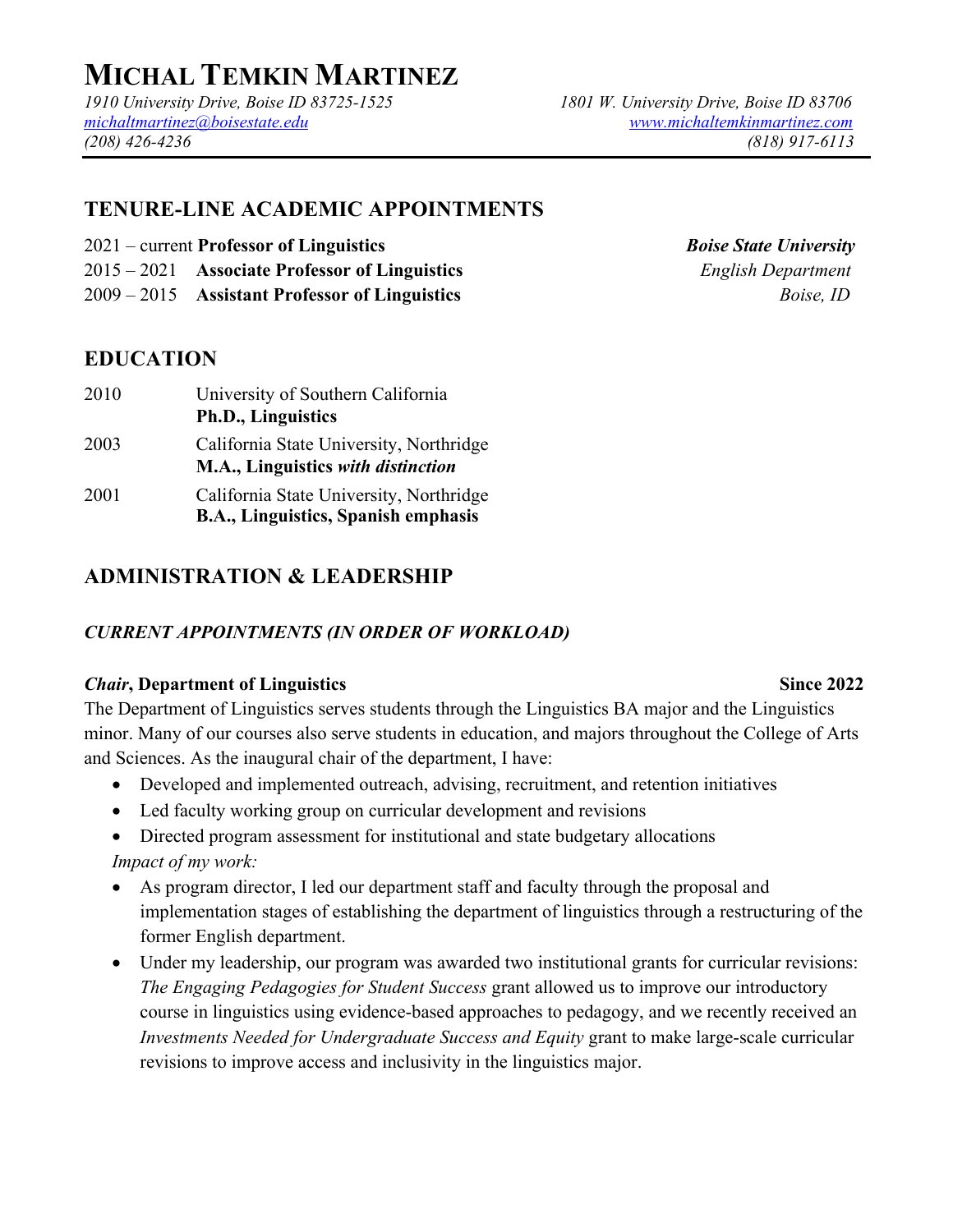### *Founding Director*, Mary Ellen Ryder Linguistics Lab Since 2009

The Mary Ellen Ryder Linguistics Lab (LingLab) serves as a disciplinary hub for undergraduate students, providing them with research experience, grounding in outreach activities, and opportunities for service to the campus and its surrounding community. Negotiating the founding of the Mary Ellen Ryder Linguistics Lab during my hiring, I have continued to direct and manage it, as well as to:

- Being responsible for training, supervising, and mentoring over 70 undergraduate students in research and project management
- Have managed and supervised several research and community-oriented projects, mostly funded through grants and fundraising efforts through University Foundation *Impact of my work:*
- Programming and opportunities in the LingLab have increased student engagement in linguistics courses, leading to higher retention and graduation rates.
- I have mentored dozens of advanced undergraduate students in directed and independent research projects leading to publications, graduate admissions, and national fellowships.
- I have developed relationships within the Boise community and collaborated with leaders in refugee resettlement communities on language research and language access projects.

# *Associate Editor***, the Linguistic Society of America journal** *Language* **Since 2017 (Co-editor of the Teaching Linguistics section)**

As the flagship journal of the Linguistic Society of America (LSA), *Language* plays an important role in the development and dissemination of scholarly works in the field of linguistics. The founding of the Teaching Linguistics section of the journal in 2013 contributed substantively to the recognition of the Scholarship of Teaching and Learning (SoTL) in our discipline. As Associate Editor, I:

- Manage the peer-review process in a timely manner
- Led revisions for the mission and vision statements for the section, as well as the review criteria for manuscripts
- Have developed new categories for articles (e.g. Textbook Reviews and Innovations in Teaching Linguistics) to encourage submissions from a wider variety of authors

*Impact of my work:*

- As a result of changes I led, the manuscript submission rate for the section has steadily increased over the last four years. [waiting for details from editor!]
- Through strategic outreach and connections to the LSA's annual meetings and institutes, we have increased visibility and prestige of the section among academic leadership in linguistics.
- As a way to increase capacity building for SoTL in linguistics, I serve as Principal Investigator on National Science Foundation (NSF) grant with my co-editor, facilitating a Faculty Learning Community. The learning community now serves as leaders in scholarly teaching in our field. Our accomplishments include:
	- o Founding a Special Interested Group on scholarly teaching for the LSA
	- o Publishing a Scholarly Teaching in Linguistics resource webpage
	- o Organized various symposia and disseminated scholarship on evidence-based practices in teaching linguistics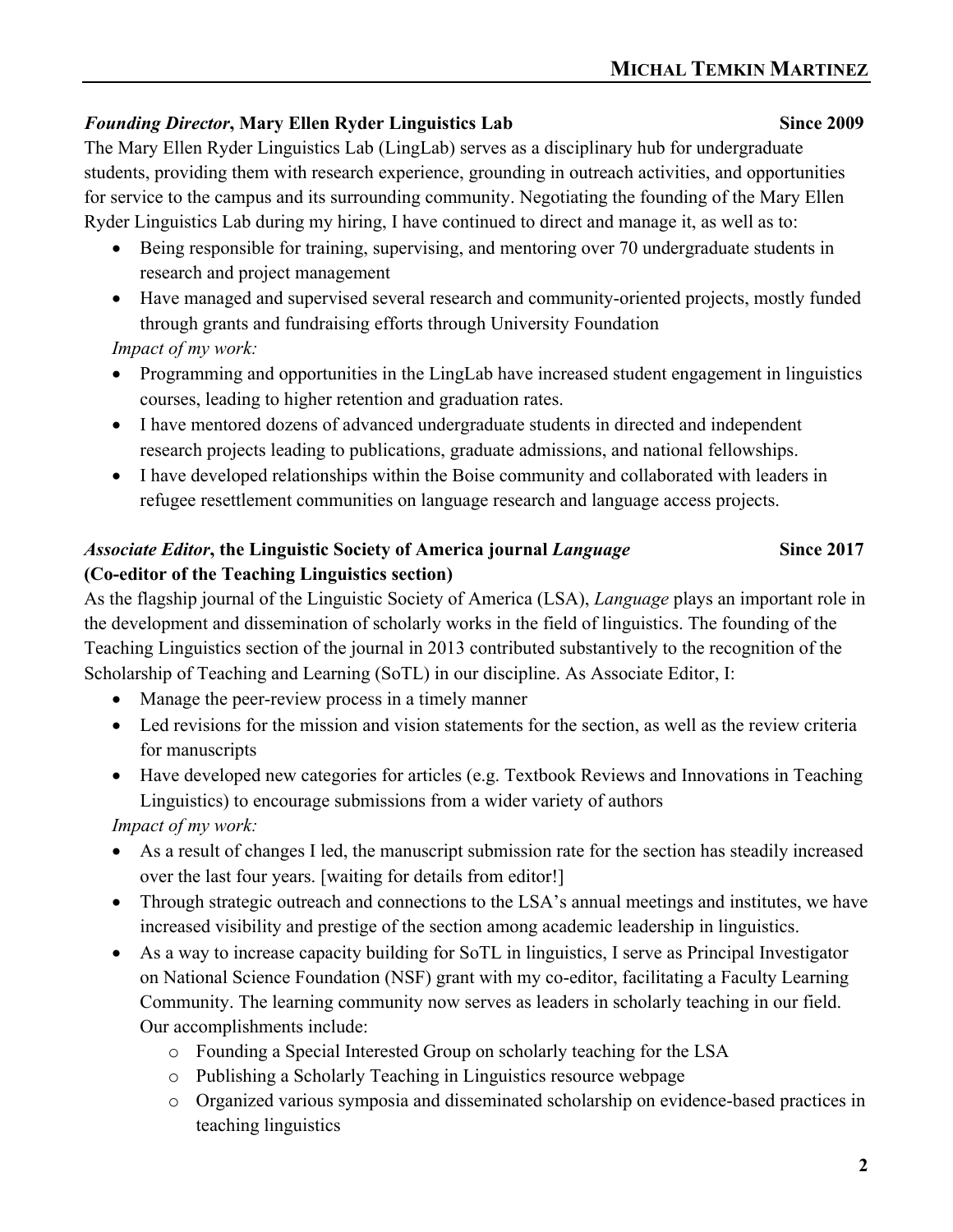#### *Co-Chair***, Undergraduate Research Showcase Planning Committee Since 2018**

The Undergraduate Research Showcase is an annual event that takes place at the end of the academic year and allows undergraduate students to share their scholarship with the campus community. In 2018, I was invited to co-lead a university-wide faculty committee in planning and implementing the event. During my tenure as co-chair, accomplishments include:

- Gaining more visibility for the event across colleges and the institution
- Increasing participation from departments and programs traditionally underrepresented in the research enterprise (especially from the College of Education and the College of Business and Economics)
- Successfully pivoting the annual event to a virtual format during the spring 2020 and 2021 semesters, with minimal loss of participation in 2020, and an increase in participation in 2021.

## *PAST ADMINISTRATIVE AND LEADERSHIP APPOINTMENTS*

### 2017- 2022 *Director***, Linguistics Program – Department of English, Boise State University**

- Responsible for scheduling, student outreach and recruitment, and undergraduate program improvement. Served on Executive Committee for English department with other program leadership.
- 2017-2022 *Faculty in Residence***, Honors College** 
	- Served on the staff of the Honors College and live among the students in the building. In this role, I also created and delivered curriculum for 250-300 first-year students every year, trained and supervised undergraduate peer mentors, and participated in college-wide recruitment and retention initiatives.
- 2017 2018 *Chair***, LSA Committee on Endangered Languages and their Preservation**
	- Represented the LSA on UNESCO committee for planning and implementation of the UN's International Year of Indigenous Languages
- 2015 2017 *President***, Idaho Academic Decathlon Board of Directors**
	- Secured sponsorship of regional and state meets by institutions of higher education in the state of Idaho.
- 2013 2014 *Chair***, Linguistics in Higher Education Committee of the LSA**
	- Established "Scholarly Teaching" category for annual meeting abstract submissions
- 2011 2014 *Faculty in Residence***, Arts and Science Residential College**
	- Was instrumental in transitioning living-learning community to residential college model with support of the Dean of the College of Arts and Sciences.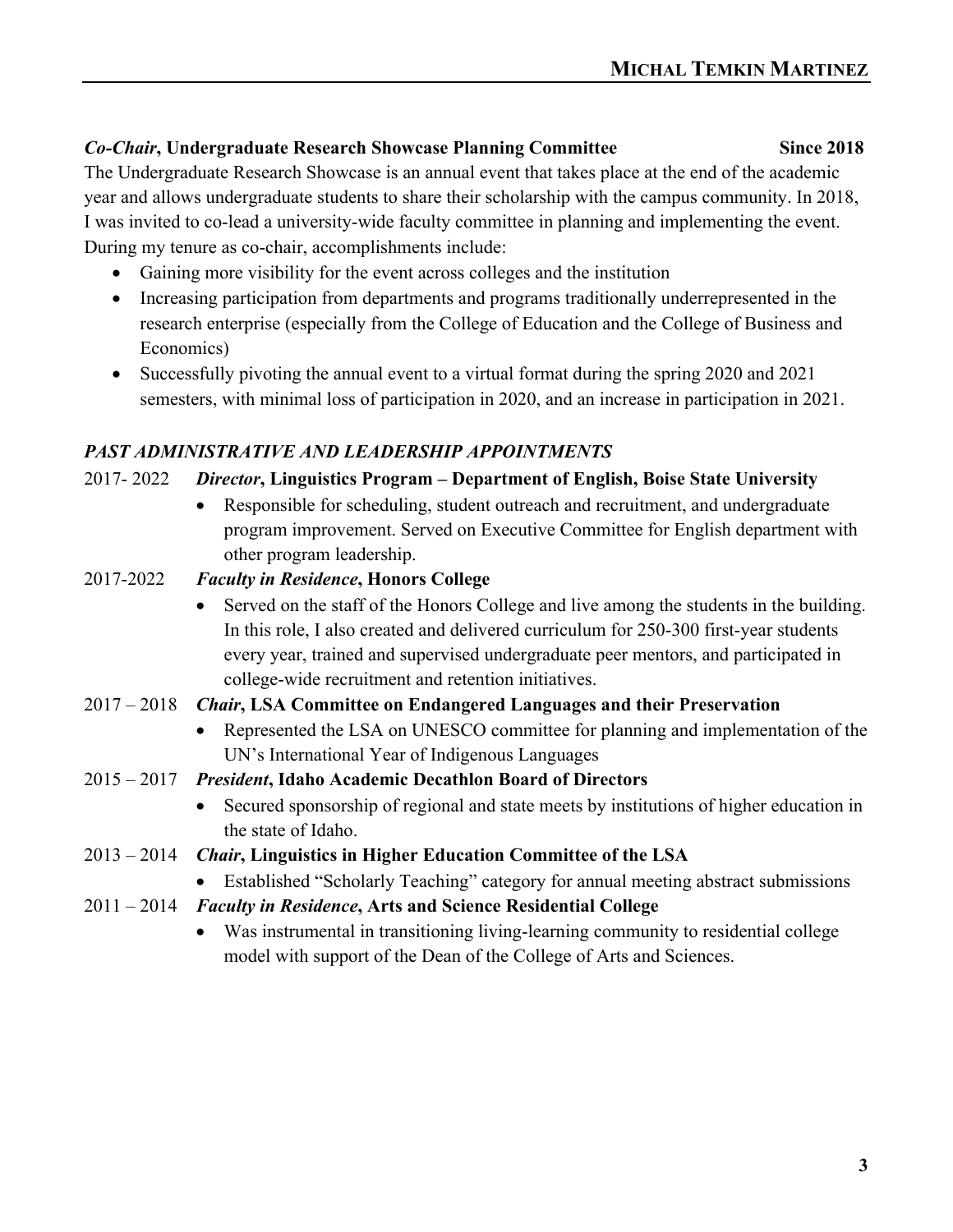# **SELECT ACADEMIC SERVICE**

### *Boise State University*

### *English Department*

| 2016-2022  | Advisor, Linguistic Society of Boise State (student organization) |
|------------|-------------------------------------------------------------------|
| 2019-2021  | Member, Executive Committee                                       |
| 2018-2019  | Member, Promotion and Tenure Committee                            |
| 2017       | Coordinator, Western Conference on Linguistics (WECOL 2017)       |
| 2016-2018  | Member, Recruitment and Retention Committee                       |
| 2017-2018  | Chair, Student and Alumni Affairs Committee                       |
| 2016-2017  | Chair, Development Committee                                      |
| 2011, 2015 | Member, Linguistics faculty search committee                      |
|            |                                                                   |

### *University-wide*

|           | 2020-current Faculty Associate, Office of Undergraduate Research                         |  |
|-----------|------------------------------------------------------------------------------------------|--|
|           | 2019-current Member, Idaho Conference on Undergraduate Research Planning Committee       |  |
|           | 2011-current Member, Top Ten Scholars Selection Committee                                |  |
|           | 2010-current Member, Refugee Collaboration Team                                          |  |
| 2018      | <b>Faculty Representative, University Admissions Recruitment Showcases</b>               |  |
| 2016-2018 | <i>Member</i> , Teaching and Learning with Technology Group (institutional taskforce)    |  |
| 2014      | <i>Member</i> , Strategic Enrollment Planning Committee (Undergraduate Experience)       |  |
| 2013      | <b>Faculty Panelist, Parent and Family Orientation</b>                                   |  |
| 2012-2014 | Mid-semester Assessment Process Administrator, Center for Teaching and Learning          |  |
| 2010      | <i>Participant, Core Curriculum Disciplinary Lens Rubric Formation - Social Sciences</i> |  |

### *Boise Community*

| 2018-2020 | Member, Language Access Taskforce for City of Boise's Neighbors United     |
|-----------|----------------------------------------------------------------------------|
| 2016-2017 | <i>Member</i> , Interpreter Taskforce for City of Boise's Neighbors United |
|           | 2014-current Member, Tidwell Social Work and Services Board of Directors   |
| 2014-2019 | Member, Idaho Academic Decathlon Board of Directors                        |

# *Linguistic Society of America*

|           | 2016-current <i>Member</i> , Committee on Endangered Languages and Their Preservation (CELP) |
|-----------|----------------------------------------------------------------------------------------------|
|           | 2009-current <i>Member</i> , Linguistics in Higher Education Committee (LiHEC)               |
|           | 2010-current <i>Member</i> , Linguistics in the School Curriculum Committee (LiSC)           |
| 2018-2020 | Member, Ad-hoc Committee on Mentoring in Linguistics                                         |
| 2009      | <i>Student Member, Linguistics in the School Curriculum Committee (LiSC)</i>                 |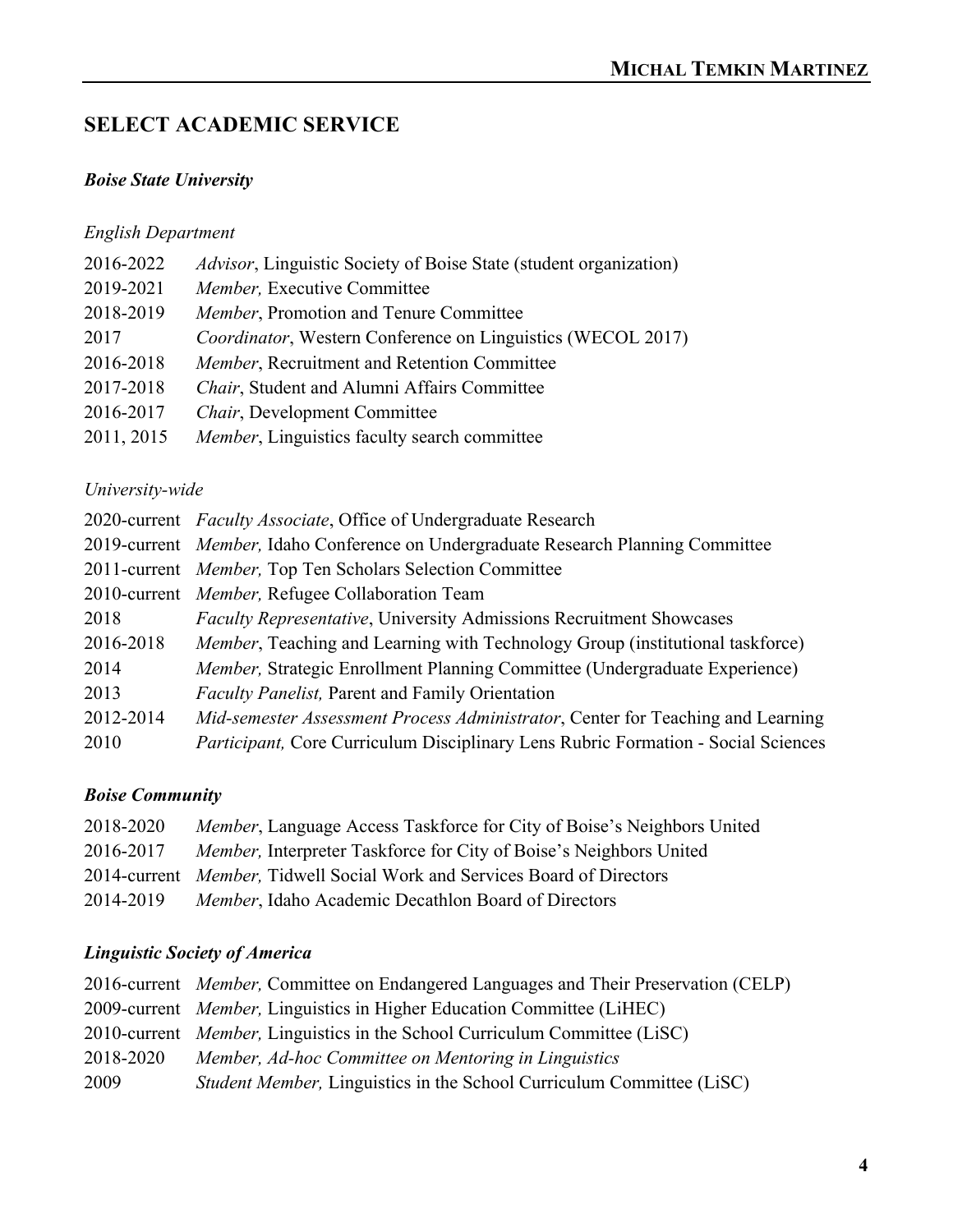## **GRANTS, AWARDS AND HONORS RECEIVED**

| 2022      | Honored Faculty Member, Top Ten Scholars (Ally Orr), BSU                         |  |  |
|-----------|----------------------------------------------------------------------------------|--|--|
| 2020      | Investments Needed for Undergraduate Success and Equity grant (\$5,000)          |  |  |
| 2019      | National Science Foundation (NSF) Grant for SoTL in Linguistics (PI; \$66,780)   |  |  |
| 2019      | David S. Taylor Award for Service to Students, Boise State University            |  |  |
| 2018      | Outstanding Faculty Member, BSU English Department (student votes)               |  |  |
| 2017-2018 | Engaging Pedagogies for Student Success grant (\$9,750) LING 305                 |  |  |
| 2017      | Arts and Humanities Institute Small Grant (\$1000) WECOL 2017                    |  |  |
| 2016      | Arts and Humanities Institute Small Grant (\$1000) Languages of Boise            |  |  |
| 2015      | Honored Faculty Member, Top Ten Scholars (Ivana Müllner), BSU                    |  |  |
| 2015      | Distinguished Service Award, Living Learning Communities, BSU                    |  |  |
| 2015      | COAS/Arts and Humanities Institute Partner Grant (\$3000) Languages of Boise     |  |  |
| 2015      | Arts and Humanities Institute Small Grant (\$1000) A Grammar of Somali Chizigula |  |  |
| 2014      | Distinguished Student Research Initiative (SRI) Mentor, BSU Division of Research |  |  |
| 2014      | Boise State University nominee for Carnegie U.S. Professor of the Year           |  |  |
| 2013      | Idaho Humanities Council Major Grant (\$4088) Somali Chizigula Dictionary        |  |  |
| 2013      | Boise State University nominee for the Outstanding First-Year Student Advocate   |  |  |
| 2013      | Arts and Humanities Institute Fellowship (Community Collaborations Fellow)       |  |  |
| 2011      | Golden Apple Award for College of Arts and Sciences, ASBSU (student votes)       |  |  |
| 2011      | Outstanding Faculty Member, BSU English Department (student votes)               |  |  |
| 2010      | Arts and Humanities Block Research Grant (\$4000) The Boise Language Project     |  |  |
| 2010      | Ten Before Tenure, BSU Center for Teaching and Learning                          |  |  |

**SELECT PUBLICATIONS** *(Peer reviewed publications designated by an asterisk\*)*

Hiramatsu, Kazuko and **Michal Temkin Martinez** (eds.). 2021. *Proceedings of the Linguistic Society of America* – *Special issue: Scholarly Teaching in the Age of COVID-19 and Beyond*.

- Hiramatsu, Kazuko and **Michal Temkin Martinez**. 2021. Publishing in the Teaching Linguistics section of Language. Language 97(2). 406-408.
- Dayley, Jon P., Mwaliko Mberwa, **Michal Temkin Martinez**. 2020. Chizigula-English/English Chizigula Dictionary. Published online at: http://somali-chizigula.webonary.org/
- **Temkin Martinez, Michal**, Gail Shuck & Tim Thornes (eds.). 2018. *Western Conference on Linguistics (WECOL) 2017*. Fresno State University Publications: Fresno, CA.
- **\*Temkin Martinez, Michal** and Vanessa Rosenbaum (undergraduate student). 2017. Acoustic and Aerodynamic Data for Somali Chizigula Stops. In Kandybowicz, Jason and Harold Torrence (eds.) *Africa's Endangered Languages: Documentary and Theoretical Approaches*. Oxford U. Press.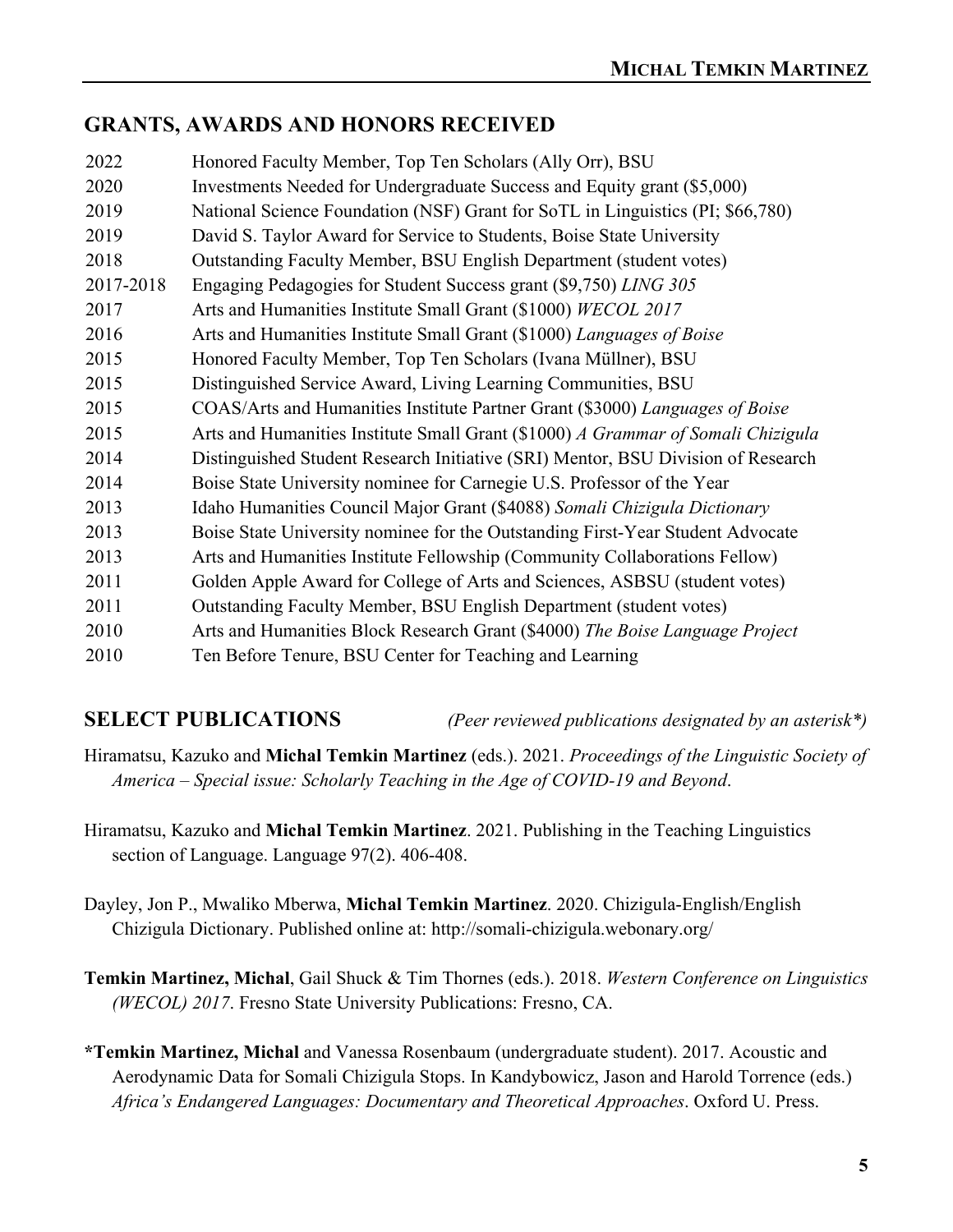- Ackerman, Lauren, Haley Boone (undergraduate student), and **Michal Temkin Martinez**. 2016. Review of "The Sounds of Language" by Elizabeth Zsiga. *Language* 92(4). e292-e295. http://dx.doi.org/10.1353/lan.2016.0082
- **Temkin Martinez, Michal** and Haley Boone (undergraduate student). 2016. On the presence of voiceless nasalization in apparently effaced Somali Chizigula prenasalized stops. *Journal of the Acoustical Society of America (JASA)* 139. 2218. Published abstract. https://doi.org/10.1121/1.4950644
- **\*Temkin Martinez, Michal** and Ivana Müllner (undergraduate student). 2016. Specific Exceptions Driving Variation: The Role of Orthography in Modern Hebrew Spirantization. Supplemental Proceedings of the 2015 Annual Meeting on Phonology. http://dx.doi.org/10.3765/amp.v3i0.3695
- \*Soelberg, Terri, **Michal Temkin Martinez**, Mikal Black, and Pamela Springer. 2016. Training African Refugee Interpreters for Health Related Research. *Online Journal of Cultural Competence in Nursing and Healthcare*, 6(1), 102-109. doi: http://dx.doi.org/10.9730/ojccnh.org/v6n1a8
- \*Black, Mikal, Pamela Springer, Terri Soelberg, and **Michal Temkin Martinez**. 2016. Health Conditions of Post Resettlement African Refugees in Boise, ID. *Online Journal of Cultural Competence in Nursing and Healthcare*, 6(1), 70-82. http://dx.doi.org/10.9730/ojccnh.org/v6n1a5
- **Temkin Martinez, Michal**. 2014. Using the Livescribe Echo Smartpen for Language Documentation. Technology Review section of *Language Documentation and Conservation 8.* 241-250.
- **\*Temkin Martinez, Michal**. 2013. Modern Hebrew Phonology in Optimality Theory. *Encyclopedia of Hebrew Language and Linguistics.* 138-141. Boston: MA. Brill.

#### **SELECT REFEREED CONFERENCE PRESENTATIONS**

 *(undergraduate student co-presenters designated by an asterisk\*)*

- Hiramatsu, Kazuko and **Michal Temkin Martinez**. 2021, October. *Sustained Capacity Building for SoTL through a Disciplinary-Specific Faculty Learning Community: Responding to the Moment.* To be presented at the meeting of the International Society for the Scholarship of Teaching and Learning (ISSOTL), Perth, Australia. (hosted virtually)
- Thornes, Tim and **Michal Temkin Martinez**. 2017, March. *Responding to Felt Needs: A Model for Documentation with Refugees.* Poster presented at the 5<sup>th</sup> International Conference on Language Documentation and Conservation (ICLDC), Honolulu, HI.
- **Temkin Martinez, Michal** and Sarah Plane\*. 2017, March. *Educating service providers about culturally appropriate communicative practices to better serve refugees.* Poster presented at the 5th International Conference on Language Documentation and Conservation (ICLDC), Honolulu, HI.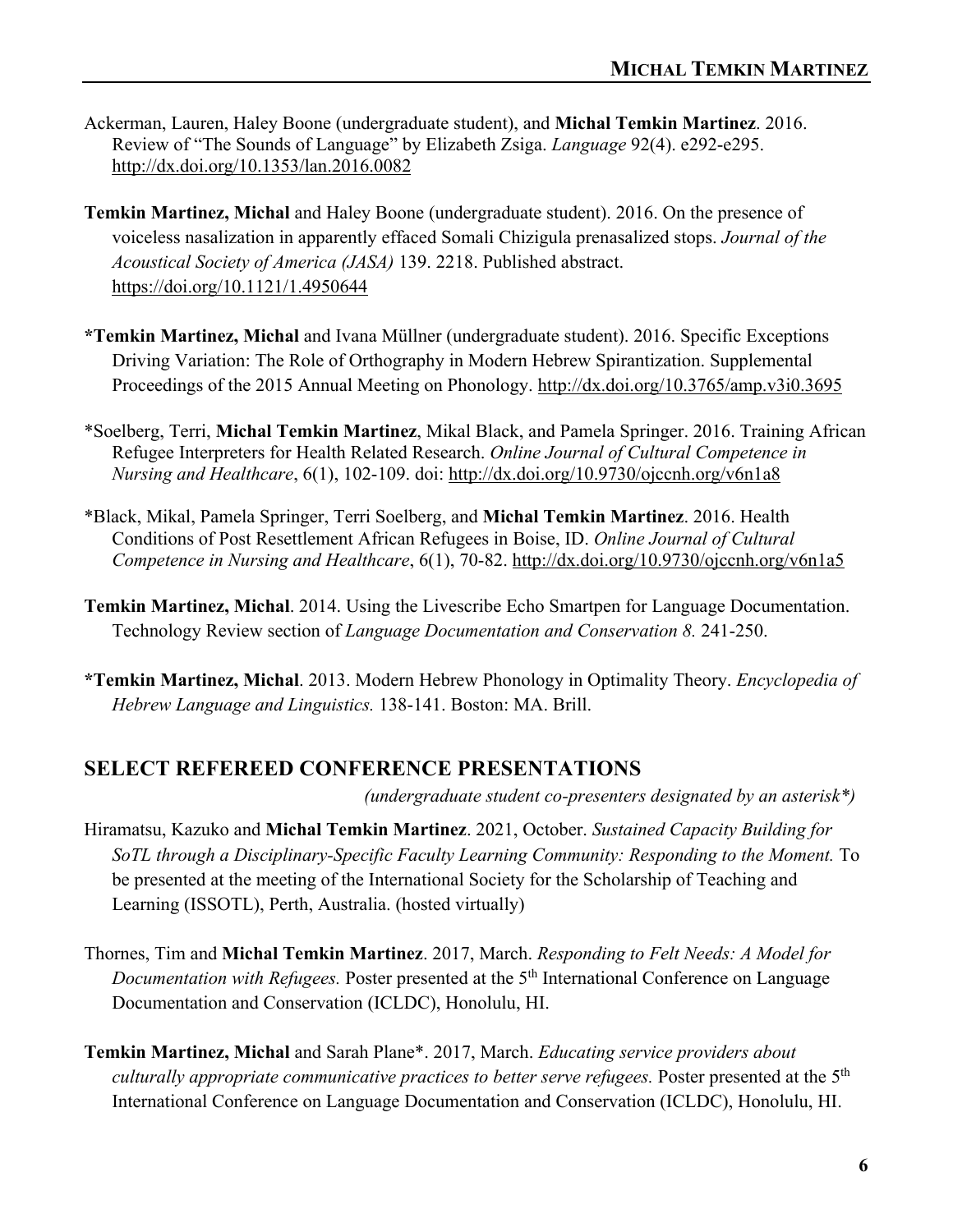- **Temkin Martinez, Michal** and Tim Thornes. 2017, January. *Documenting Languages of Displaced People – an Undergraduate Capstone Experience.* Presented as part of the *Endangered Languages in the Undergraduate Curriculum Special Session* at the 91<sup>st</sup> Annual Meeting of the Linguistic Society of America (LSA), Austin, TX.
- **Temkin Martinez, Michal** and Haley Boone\*. 2016, May. *On the presence of voiceless nasalization in apparently effaced Somali Chizigula prenasalized stops.* Poster presentation at the 171st Meeting of the Acoustical Society of America (ASA), Salt Lake City, UT.
- **Temkin Martinez, Michal**. 2016, January. *Promoting curiosity through inquiry-based learning in the*  undergraduate linguistics classroom: a case study. Poster presentation at the 90<sup>th</sup> Annual Meeting of the Linguistic Society of America (LSA), Washington, DC.
- **Temkin Martinez, Michal** and Ivana Müllner\*. 2015, October. *Specific Exceptions Driving Variation: the case of spirantization in Modern Hebrew.* Poster presentation at the 3<sup>rd</sup> Annual Meeting on Phonology (AMP), Vancouver, BC, Canada.
- **Temkin Martinez, Michal** and Tim Thornes. 2015, February. *Language documentation as a tool for post-baccalaureate success.* Poster presentation at the 4th International Conference on Language Documentation and Conservation (ICLDC), Honolulu, HI.
- **Temkin Martinez, Michal** and Vanessa Rosenbaum\*. 2014, April. *Acoustic and Aerodynamic Data of Somali Chizigula Stops.* Paper presentation as part of the workshop on *Africa's Endangered Languages: Documentary and Theoretical Approaches at the 45<sup>th</sup> Annual Conference on African* Linguistics (ACAL 45), Lawrence, KS.
- **Temkin Martinez, Michal**. 2013, February. *Documenting refugee languages in the diaspora: The Boise Language Project.* Paper presentation at the 3rd International Conference on Language Documentation and Conservation (ICLDC), Honolulu, HI.
- **Temkin Martinez, Michal**, and Nicole Molumby. 2013, February. *Documentation of Mushungulu (Chizigula) linguistic and musical folklore: a collaboration of faculty and students in linguistics and music*. Poster presentation at the 3rd International Conference on Language Documentation and Conservation (ICLDC), Honolulu, HI.
- **Temkin Martinez, Michal**, Tim Thornes, and Mwaliko Mberwa. 2013, February. *Documenting Refugee Languages at Boise State University*. Paper presentation at the Idaho Conference on Refugees, Boise, ID.
- **Temkin Martinez, Michal**, Kelli Jones\*, Jessica Milanez\*, and Danielle Yarbrough\*. 2013, January. *Technology in the linguistics classroom: Instructor and student perspectives.* Poster presentation at the 87th Annual Meeting of the LSA, Boston, MA.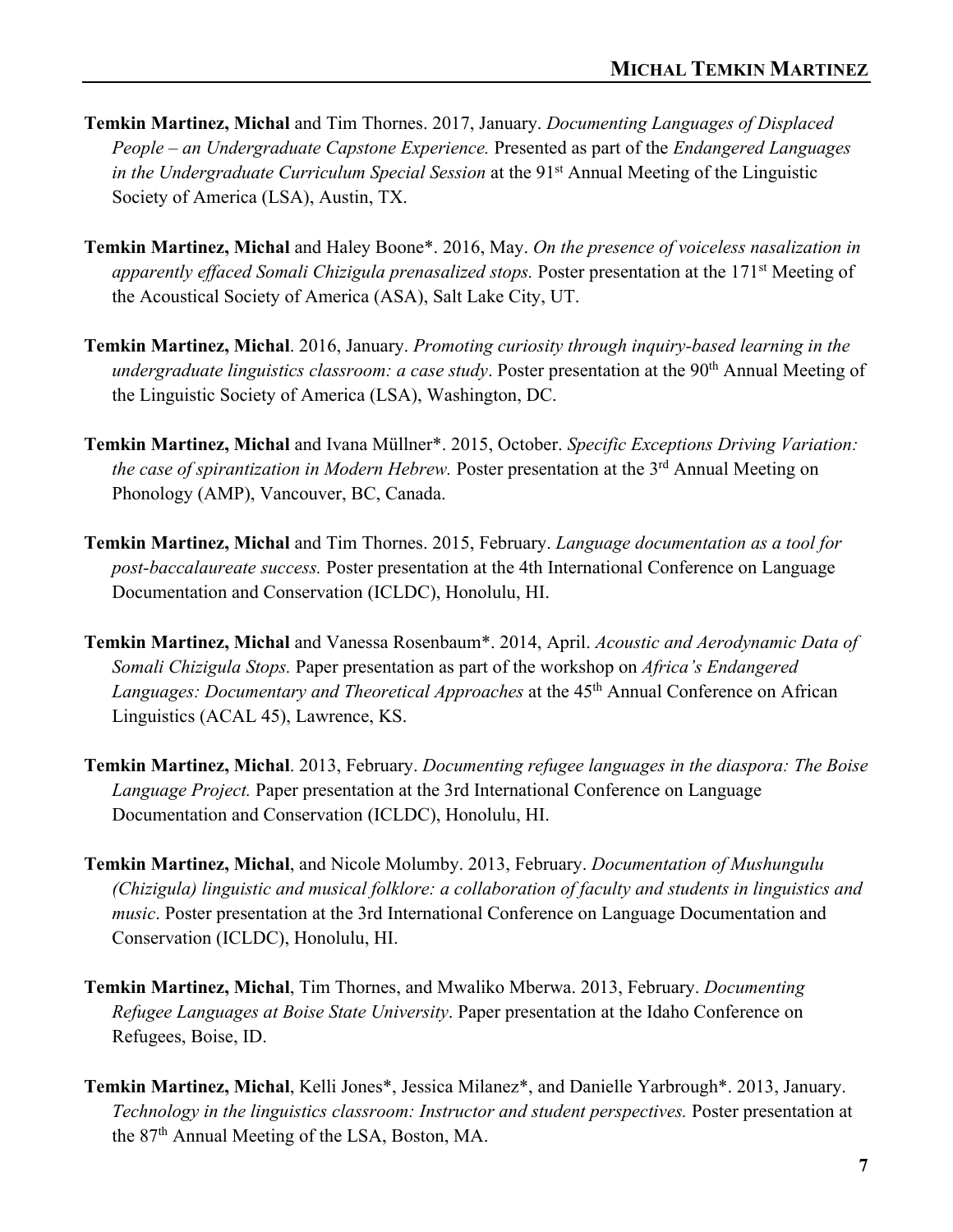**Temkin Martinez, Michal**. 2012, January. *Advancing Linguistics as a Science in Undergraduate Programs: issues and strategies*, presented as part of the *Linguistic Inquiry and Science Education*  panel at the 86th Annual Meeting of the Linguistic Society of America (LSA), Portland, OR.

## **SELECT INVITED TALKS AND PLENARY PRESENTATIONS**

- **Temkin Martinez, Michal.** 2023, March. Invited. Closing Plenary Presentation. Title TBD. The 8<sup>th</sup> International Conference on Language Documentation and Conservation. Honolulu, HI.
- **Temkin Martinez, Michal.** 2019, June. It Takes Many Villages: A Social Justice Model for Language Documentation with Resettled Refugees in the Diaspora. Invited talk at the *Linguistic Research with Diaspora Communities symposium* at the 2019 Linguistic Institute. University of California, Davis.
- **Temkin Martinez, Michal.** 2017, November. Facilitating Inquiry-Based Learning at the Undergraduate Level. Presented as the *Annual Pedagogy Lecture* at the Ohio State University.
- **Temkin Martinez, Michal**. 2016, June. Language Documentation in our own Front Yard: working on documentation projects with refugees and students in the US. Plenary MODELS talk presented at the 2016 Institute for Collaborative Language Research (CoLang). University of Alaska, Fairbanks.
- **Temkin Martinez, Michal**. 2016, March. On Integrating Experimental and Documentary Approaches to Data Collection: The case of Somali Chizigula Prenasalization. Colloquium talk at Florida International University. Miami, FL.
- **Temkin Martinez, Michal**. 2015, February. Language Documentation and Resettlement Collaborations Between New Americans and Linguists. Keynote talk at the *UTA Student Conference in Linguistics and TESOL (UTASCILT)*. University of Texas, Arlington.
- **Temkin Martinez, Michal**. 2014, July. Integrating Teaching, Research and Service The Boise Language Project. Plenary talk at the *Idaho Conference on Undergraduate Research*. Boise, Idaho.
- **Temkin Martinez, Michal**. 2014, March. Doing "Fieldwork" in our own Backyards: Research Collaborations with Refugees in the Boise Area. Arts and Humanities Institute and Honors College's *Interdisciplinary Lunch Series.* BSU.
- **Temkin Martinez, Michal**. 2013, October. Refugee Resettlement and Language Documentation. Colloquium Talk. Presented at California State University, Fresno, CA.
- **Temkin Martinez, Michal**. 2012, April. Transitioning from Graduate Student to Professor. Invited talk during *Academic Careers Week* at the Center for Excellence in Teaching, University of Southern California, Los Angeles, CA.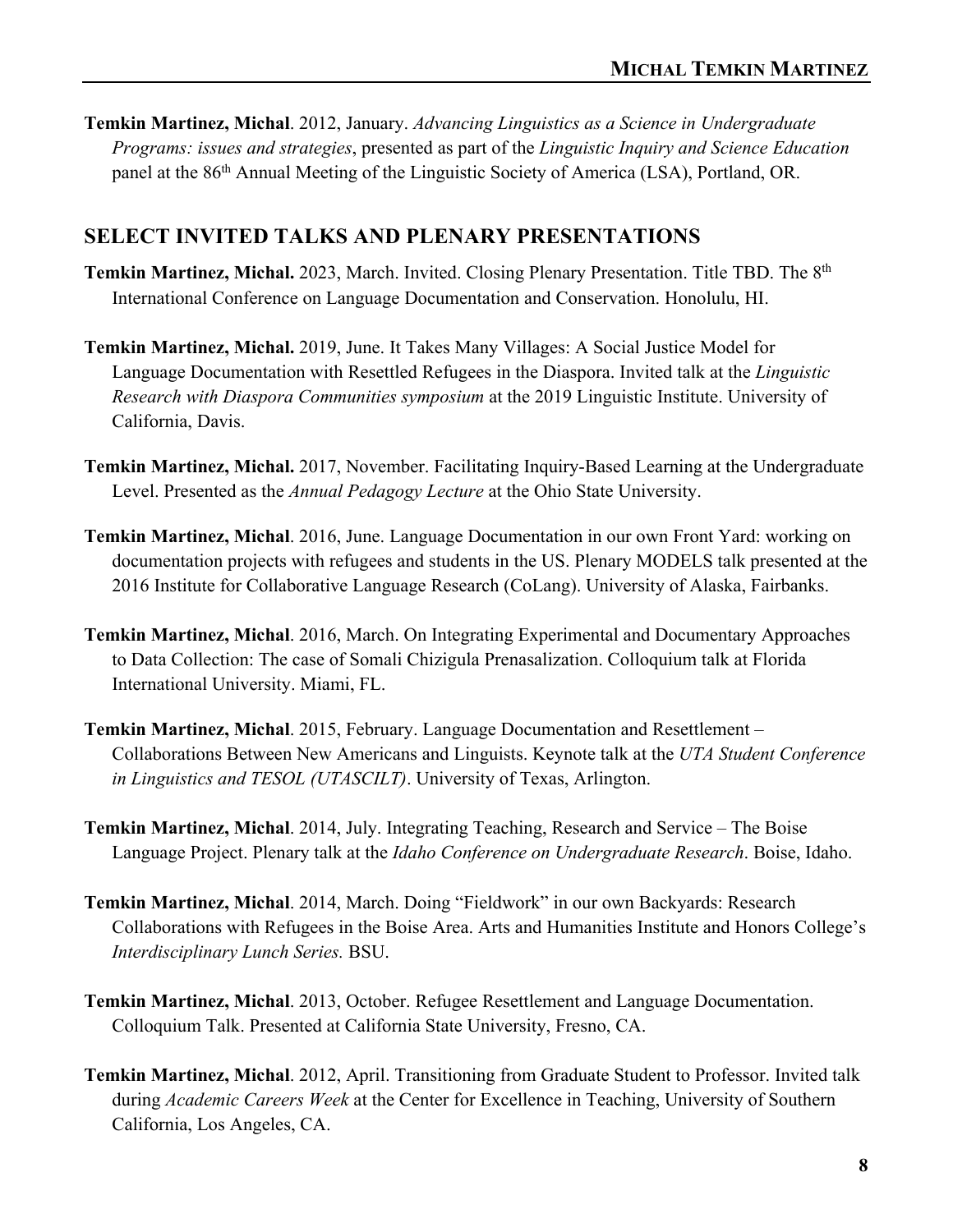# **TEACHING**

#### *Courses taught at Boise State University*

LING 424: Advanced Topics in Linguistics: Experimental Phonology (2017) HONORS 198: Honors Seminar and Welcome Program (2017, 2018, 2019, 2020, 2021) HONORS 390: Proposals and Purpose Statements (2018, 2019, 2020, 2021) HONORS 498: Honors Senior Seminar (2018, online 2019, 2020, 2021) LING 305: Introduction to Language Studies (2009, 2010) LING 307: Linguistics in Education (2010, 2011-2021 online) LING 312(497): Phonetics/Phonology (2009, 2011-2018, 2021) LING 406: Psycholinguistics (2010, 2012, 2014 and 2016 online, 2021) LING 498: Capstone in Field Methods (2010, 2011, 2012, 2013, 2015, 2017, 2019, 2020) HONORS 392: Honors Colloquium—Language and Mind (2011, 2012, 2016, 2018, 2021)

#### *Directed undergraduate research supervised*

Cecelia Staggs (McNair Scholars Program; 2019) *Phonological Perception in Rioplatense Spanish*  Ivana Müllner (Honors Thesis; 2015) *Prosodic Emotion in Speech and Music*  Jared Albrecht (Student Research Fellow; 2015) *Prosodic Features of Speech as Indicators of Deception*  Kelsey Montzka (Student Research Fellow; 2013) *Developing an Online Portal for Categorical Perception* Elly Zimmer (Honors Thesis; 2011) *Sentence Processing in 1st Language Acquisition*

#### *MA Thesis and Project Committees*

Georgia Theis – *MA, Teaching English Language Arts* (committee member; 2020) Michelle Gering – *MA, Teaching English Language Arts* (committee member; 2019) Taylor Nelson – *MA, Teaching English Language Arts* (committee member; 2017) Haley Boone – *MA, Linguistics* at UNC, Chapel Hill (committee member; 2017-2018)

#### **INSTITUTES AND MINI-COURSES TAUGHT**

#### *Thriving as an Early Career Faculty Member*

2015, 2016, and 2022 Annual Meetings of the Linguistic Society of America (LSA) *Language Throughout the Lifespan* 

2019 (Fall), 2014 (Spring) Osher Lifelong Learning Institute – Boise State University *Innovative Pedagogy in Linguistics*

2017, 2018, and 2019 Annual Meetings of the Linguistic Society of America (LSA)

# *Integrating Experimental Methods, Language Documentation, and (Linguistic) Theory*

2016 and 2018 Institute on Collaborative Research (CoLang)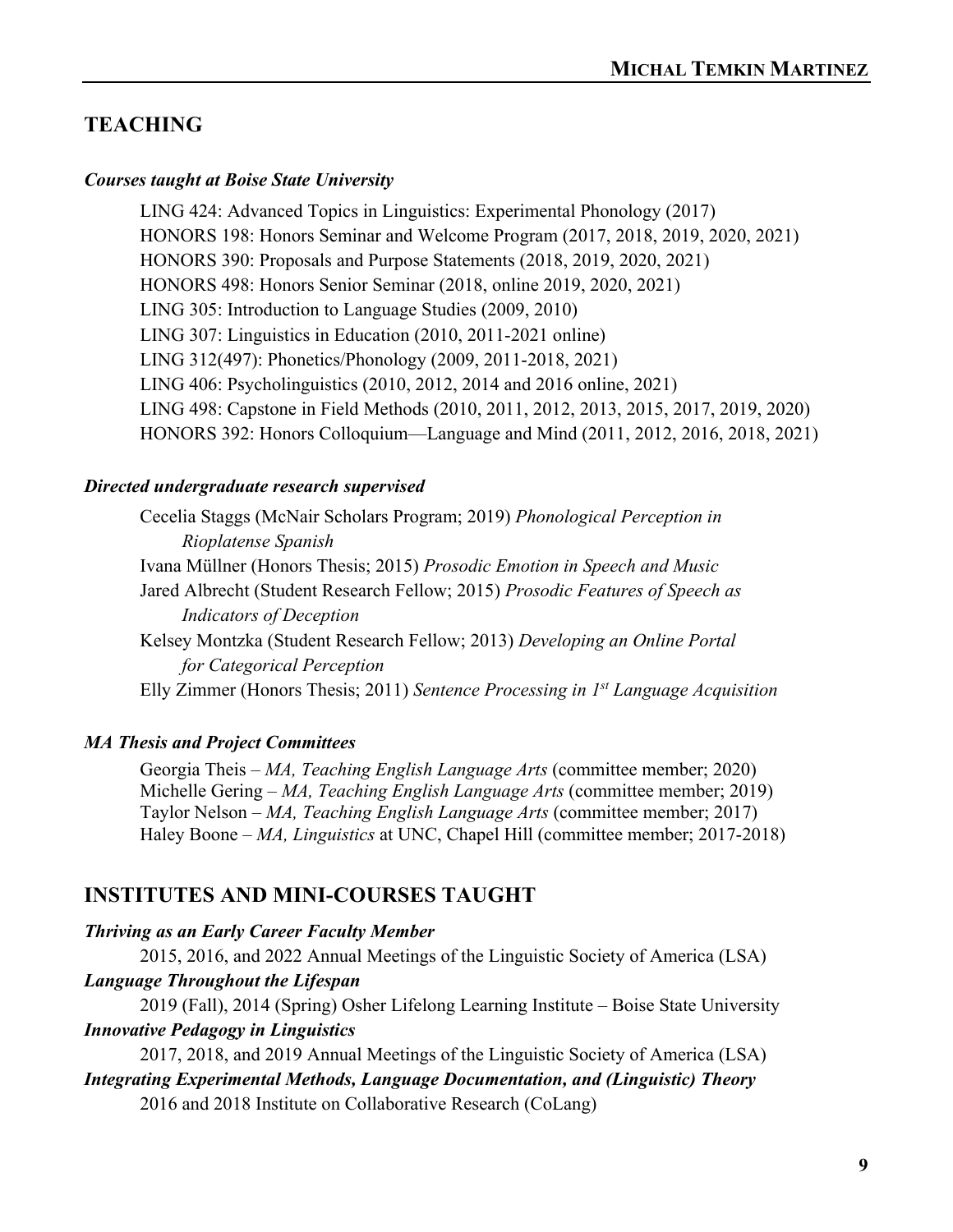# **TEACHING-RELATED TRAINING**

| In Progress | Boise State Uniting for Inclusion and Leadership in Diversity (BUILD) Certificate<br>Working toward a certificate to contribute to a welcoming and inclusive environment on<br>campus, demonstrating my commitment to our continuous efforts towards an inclusive<br>institution. |                                        |                  |  |  |
|-------------|-----------------------------------------------------------------------------------------------------------------------------------------------------------------------------------------------------------------------------------------------------------------------------------|----------------------------------------|------------------|--|--|
|             | <b>Summer 2019 Faculty Learning Community Facilitator Training</b>                                                                                                                                                                                                                |                                        | Lilly Institutes |  |  |
|             | Trained in facilitation and coordination of Faculty Learning Communities. Funded                                                                                                                                                                                                  |                                        |                  |  |  |
|             | by NSF Grant #1924593.                                                                                                                                                                                                                                                            |                                        |                  |  |  |
| Fall 2016   | Exploring Effective Assessment of Teaching Center for Teaching and Learning, BSU                                                                                                                                                                                                  |                                        |                  |  |  |
|             | Participant in a Faculty Learning Community focusing on effective assessment of<br>teaching and learning.                                                                                                                                                                         |                                        |                  |  |  |
| 2012-2014,  | Mid-Semester Assessment Administrator Center for Teaching and Learning, BSU                                                                                                                                                                                                       |                                        |                  |  |  |
| 2019        |                                                                                                                                                                                                                                                                                   |                                        |                  |  |  |
|             | Selected and trained to facilitate colleagues' classroom discussions for mid-semester<br>course evaluations and assist instructors in reflecting on course progress.                                                                                                              |                                        |                  |  |  |
| Spring 2012 | <b>Service-Learning Fellow</b>                                                                                                                                                                                                                                                    | Center for Teaching and Learning, BSU  |                  |  |  |
|             | Participant in collaborative interdisciplinary scholars group whose goal is to explore new                                                                                                                                                                                        |                                        |                  |  |  |
|             | ways of integrating service-learning into their teaching and scholarly work.                                                                                                                                                                                                      |                                        |                  |  |  |
| 2011, 2012  | <b>Participant, Mobile Learning Scholars</b>                                                                                                                                                                                                                                      | Center for Teaching and Learning, BSU  |                  |  |  |
|             | Participant in interdisciplinary scholars group whose goal is to explore teaching and                                                                                                                                                                                             |                                        |                  |  |  |
|             | learning in a mobile environment. Group researches the opportunities and challenges of                                                                                                                                                                                            |                                        |                  |  |  |
|             | accessing learning and teaching materials enabled by mobile technology.                                                                                                                                                                                                           |                                        |                  |  |  |
| 2010-2011   | Participant, Boise State Teaching Scholars Center for Teaching and Learning, BSU                                                                                                                                                                                                  |                                        |                  |  |  |
|             | Selected to participate in Engaging Early Career Faculty as Teaching Scholars group.                                                                                                                                                                                              |                                        |                  |  |  |
|             | Participants explore how teaching effectiveness may be enhanced by examining best                                                                                                                                                                                                 |                                        |                  |  |  |
|             | practices, alternative teaching techniques, models of assessment, etc.                                                                                                                                                                                                            |                                        |                  |  |  |
| 2010        | <b>Participant, Course Design Institute</b>                                                                                                                                                                                                                                       | Center for Teaching and Learning, BSU  |                  |  |  |
|             | Participated in week-long institute to design new course offerings using current                                                                                                                                                                                                  |                                        |                  |  |  |
|             | best practices in course development.                                                                                                                                                                                                                                             |                                        |                  |  |  |
| 2007-2009   | <b>Teaching Assistant Fellow</b>                                                                                                                                                                                                                                                  | Center for Excellence in Teaching, USC |                  |  |  |
|             | Served in a university-wide collaborative team to improve teaching assistant training.                                                                                                                                                                                            |                                        |                  |  |  |
|             | Helped implement a website for first-time teaching assistants.                                                                                                                                                                                                                    |                                        |                  |  |  |
| Spring 2004 | <b>Participant, Title V Training</b>                                                                                                                                                                                                                                              | Center for Cultural Fluency, MSMC      |                  |  |  |
|             | Selected to participate in a course whose focus was retention of Latina students in higher                                                                                                                                                                                        |                                        |                  |  |  |
|             | education programs in Los Angeles.                                                                                                                                                                                                                                                |                                        |                  |  |  |
|             | PREVIOUS TEACHING APPOINTMENTS                                                                                                                                                                                                                                                    |                                        |                  |  |  |
| 2001-2008   | <b>Adjunct Instructor, Education and Language Competence</b>                                                                                                                                                                                                                      |                                        |                  |  |  |
|             | Education Department, Graduate Program at Mount St. Mary's College                                                                                                                                                                                                                |                                        |                  |  |  |

- 2007-2008 **Lecturer**, *Critical Thinking* and *University Life and College Success*
- University Courses, California State University, Channel Islands
- 2003-2007 **Assistant Lecturer**, *Spanish Basic Language Program* Department of Spanish and Portuguese, University of Southern